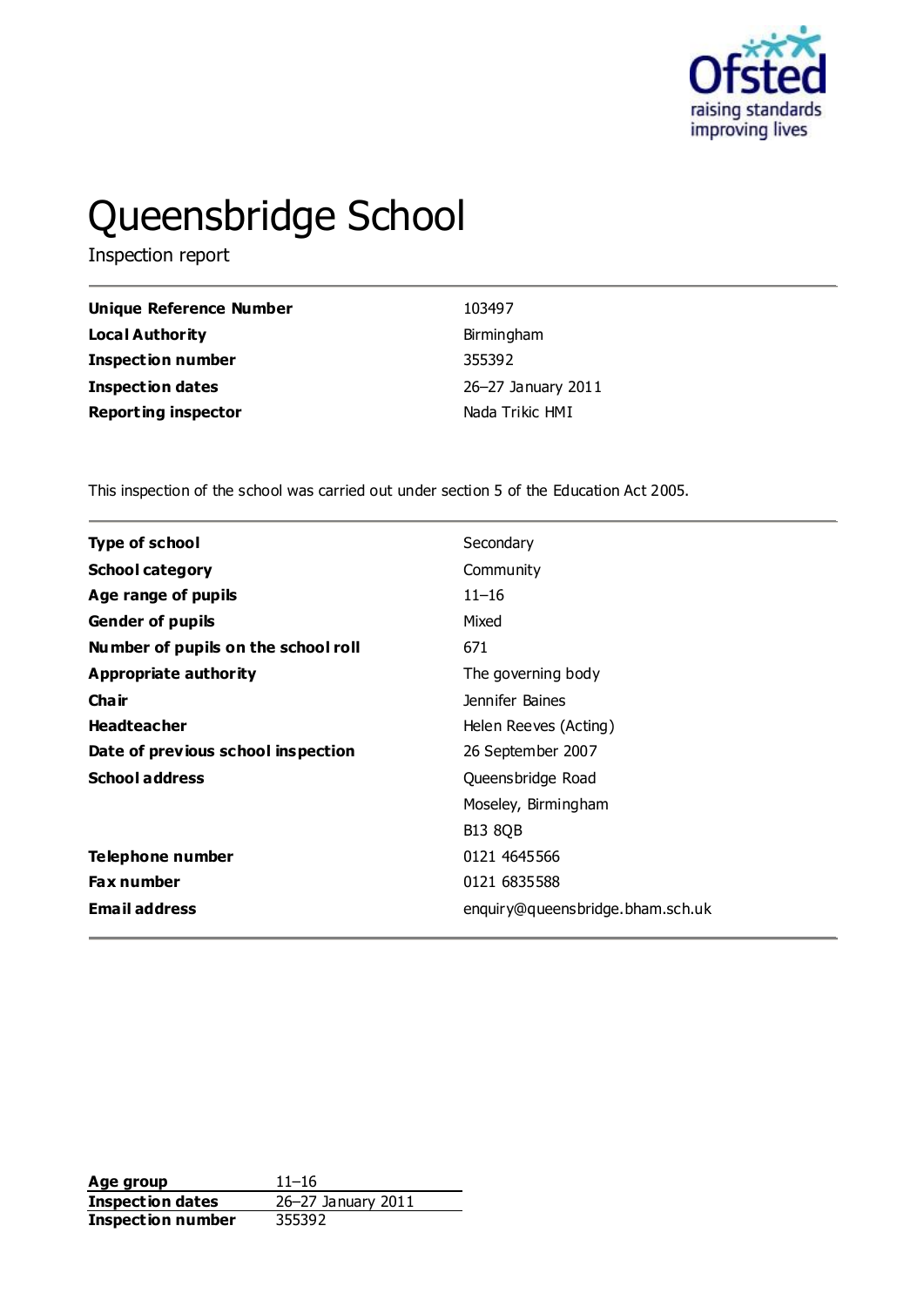The Office for Standards in Education, Children's Services and Skills (Ofsted) regulates and inspects to achieve excellence in the care of children and young people, and in education and skills for learners of all ages. It regulates and inspects childcare and children's social care, and inspects the Children and Family Court Advisory Support Service (Cafcass), schools, colleges, initial teacher training, work-based learning and skills training, adult and community learning, and education and training in prisons and other secure establishments. It assesses council children's services, and inspects services for looked after children, safeguarding and child protection.

Further copies of this report are obtainable from the school. Under the Education Act 2005, the school must provide a copy of this report free of charge to certain categories of people. A charge not exceeding the full cost of reproduction may be made for any other copies supplied.

If you would like a copy of this document in a different format, such as large print or Braille, please telephone 0300 123 4234, or email **[enquiries@ofsted.gov.uk](mailto:enquiries@ofsted.gov.uk)**.

You may copy all or parts of this document for non-commercial educational purposes, as long as you give details of the source and date of publication and do not alter the documentation in any way.

To receive regular email alerts about new publications, including survey reports and school inspection reports, please visit our website and go to 'Subscribe'.

Royal Exchange Buildings St Ann's Square Manchester M2 7LA T: 0300 123 4234 Textphone: 0161 618 8524 E: **[enquiries@ofsted.gov.uk](mailto:enquiries@ofsted.gov.uk)**

W: **[www.ofsted.gov.uk](http://www.ofsted.gov.uk/)**

© Crown copyright 2011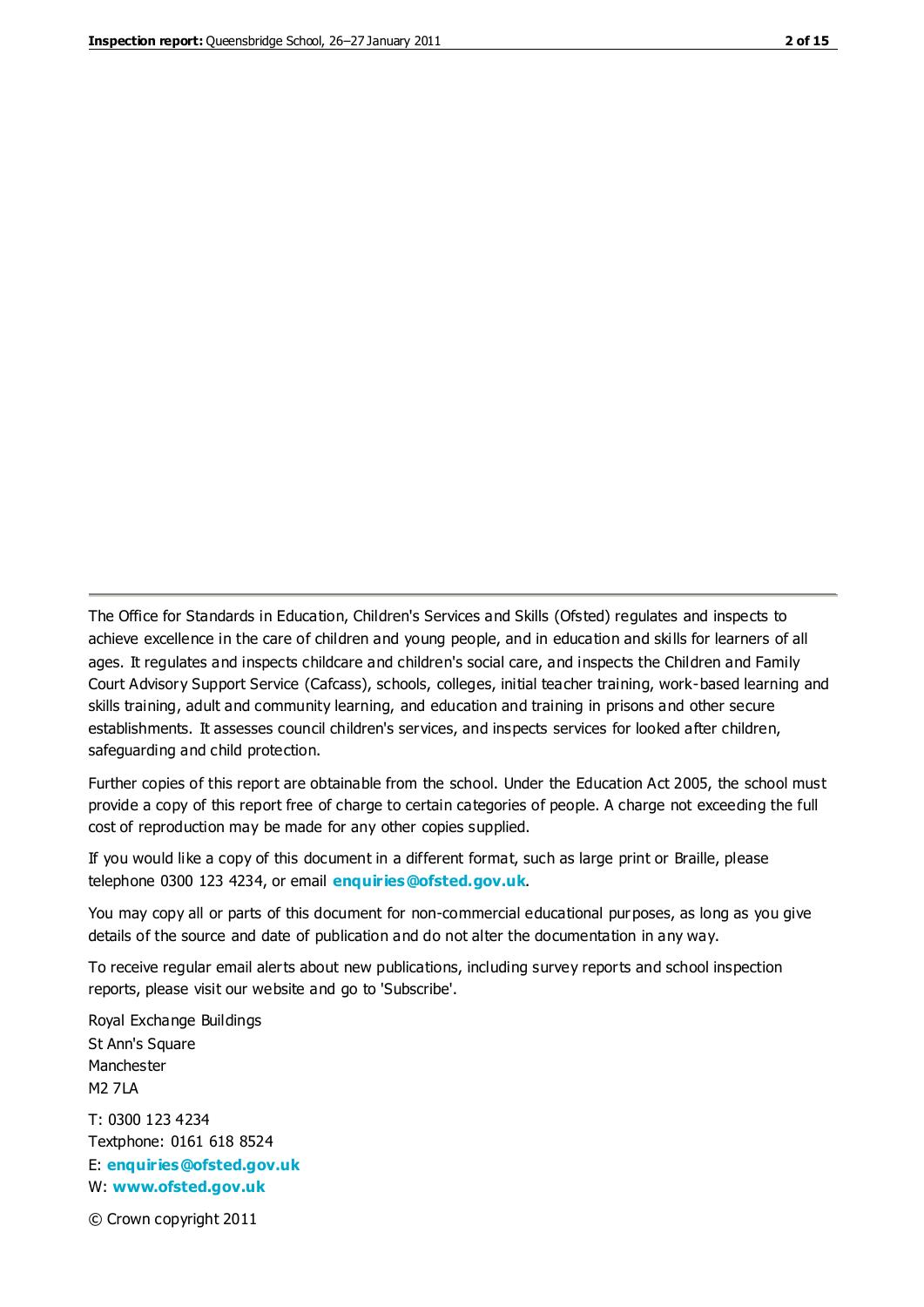# **Introduction**

This inspection was carried out by one of Her Majesty's Inspectors and three additional inspectors. The inspectors observed 33 lessons and 33 teachers, and held meetings with the Chair and vice-chair of the Governing Body, staff and groups of students. They observed the school's work, and looked at documentation including improvement plans, the analysis and tracking of students' progress, records of classroom observation, attendance and exclusion data and monitoring information. Inspectors considered the the outcomes of the analysis of 95 student, 55 staff and 320 parent and carer questionnaires.

The inspection team reviewed many aspects of the school's work. It looked in detail at a number of key areas.

- How effectively are leaders tackling variation in standards between subjects and groups of learners?
- How do leaders ensure that the academic and personal needs of girls are met?
- What is the impact of actions to raise standards in English and mathematics for students who speak English as an additional language?
- $\blacksquare$  How effectively is good practice in teaching shared?

# **Information about the school**

Queensbridge is a smaller than average secondary school with significantly more boys than girls. Just under three quarters of the school population is from minority ethnic backgrounds. Students of Pakistani heritage form the largest group, followed by Asian British, Bangladeshi and Black British Caribbean, with a range of other smaller groups represented. The proportion of students who speak English as an additional language is high with a few at the early stages of learning English. The proportion of students known to be eligible for free school meals is well above average. An above average proportion of students are identified by the school as having special educational needs and/or disabilities. Most of these students have moderate learning difficulties or behavioural, emotional and social difficulties. The proportion with a statement of special educational needs is above average.

Queensbridge is part of an extended schools partnership. It makes joint provision for a small number of Key Stage 4 students with local schools, and has links with a special school on the same site. Queensbridge is part of the South Area Network of 14 schools that work together in South Birmingham. The school has specialist status for visual and performing arts, and holds a number of awards including Arts Mark Gold, Sportsmark, International Schools and Investors in People.

Queensbridge is a leadership partner school. The substantive headteacher has supported a local secondary school since January 2009. An acting headteacher was appointed to Queensbridge at that time.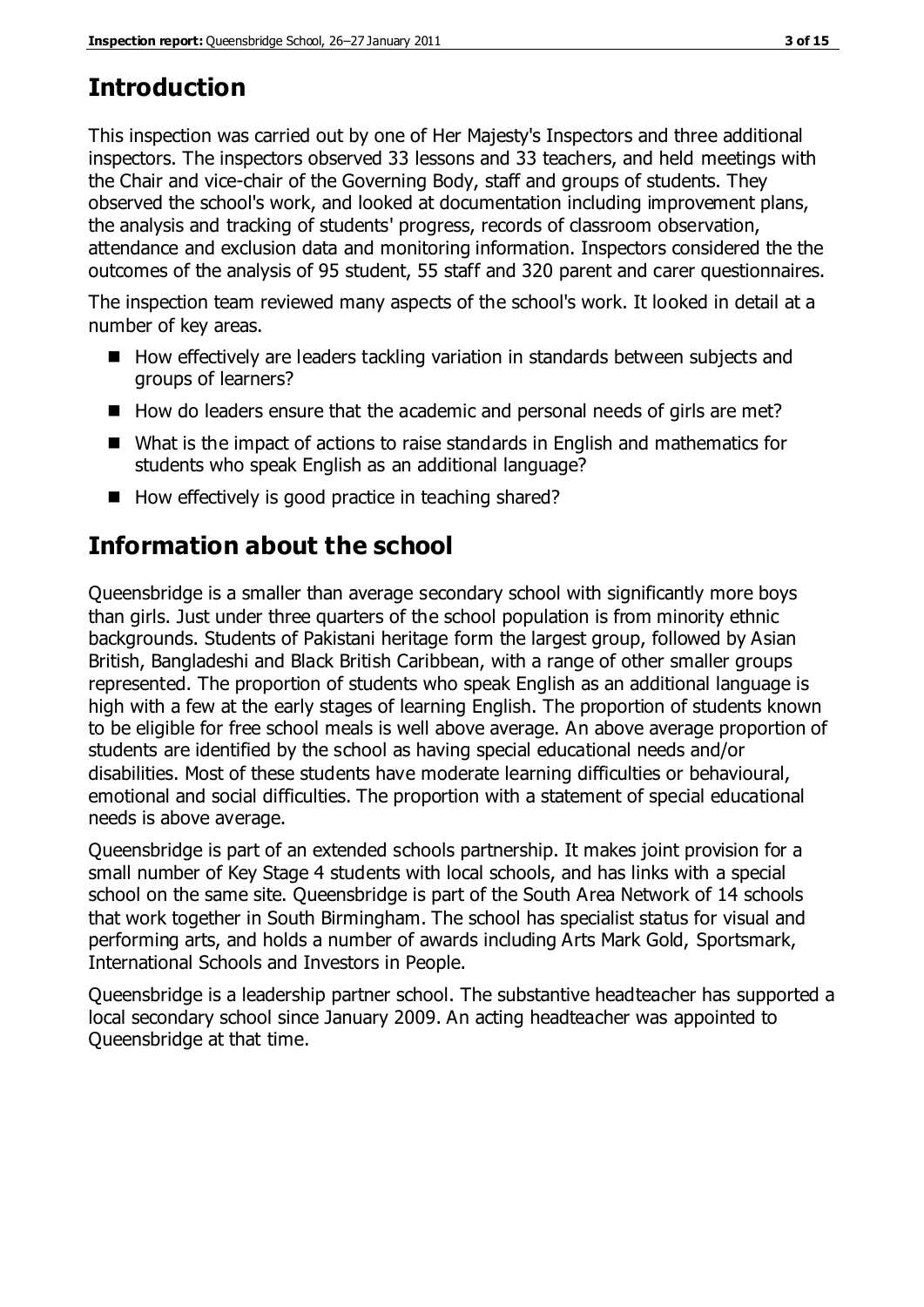# **Inspection judgements**

| Overall effectiveness: how good is the school? |  |
|------------------------------------------------|--|
|------------------------------------------------|--|

## **The school's capacity for sustained improvement 2**

## **Main findings**

Queensbridge is a satisfactory and improving school. It has significant strengths in its provision for students' personal development and the promotion of visual and performing arts. These, along with a very diverse range of productive local partnerships, help to promote a highly cohesive and welcoming community for students and staff. The school provides an inclusive and vibrant learning experience which parents and carers value. The outstanding curriculum continues to evolve. Students explore the world around them, and see themselves as global citizens. Students respond positively to the many opportunities to be creative and imaginative in the specialist subjects of music, dance and drama and across the wider curriculum. As a result, they grow in confidence and make an exceptional contribution to the school and local community. Student leaders run lunchtime activities and act as mentors to Year 7 form groups; sports leaders run fitness sessions in the local special school. Special events are arranged for girls, who are in the minority, to build confidence and instil a strong sense of identity. Girls value the residential experiences, induction programmes and house system that encourage friendships across different form and year groups.

Standards are rising but remain variable across subjects and groups of learners. Attainment is average overall. In 2010, there was a significant increase to 83% in the proportion of students to gain five or more high-grade GCSE passes, well above average. This was supported by success in vocational courses such as music and dance. The proportion of students to gain five or more A\* to C passes including English and mathematics rose to 47%, a school record. However, standards in mathematics are below average and the gap in attainment between English and mathematics is larger than the national gap. Boys' results matched the national average but girls did less well because of weaker performance in mathematics. Action has been taken to strengthen links between subject leaders, and early entry results indicate an improved picture for girls. The Black Caribbean group reached average national standards, and students eligible for free school meals exceeded them, but the attainment of students of Pakistani heritage was below average. Although assessment information is gathered regularly to target support, there is insufficient emphasis on evaluations linked to groups of learners. Plans are not sufficiently robust to measure the impact of the range of strategies employed or to identify training needs to meet the complex needs of students with special educational needs and/or disabilities, or those who speak English as an additional language.

Rates of progress have improved in recent years, boosted by the outstanding curriculum, the positive attitudes to learning of the vast majority of learners, pockets of good teaching and improved attendance. In 2010, there was a significant rise in the proportion of students to make the progress expected from Key Stage 2 in both English and mathematics. Progress is good overall. All groups of learners make at least satisfactory progress and many make good progress from their starting points in Year 7. Teaching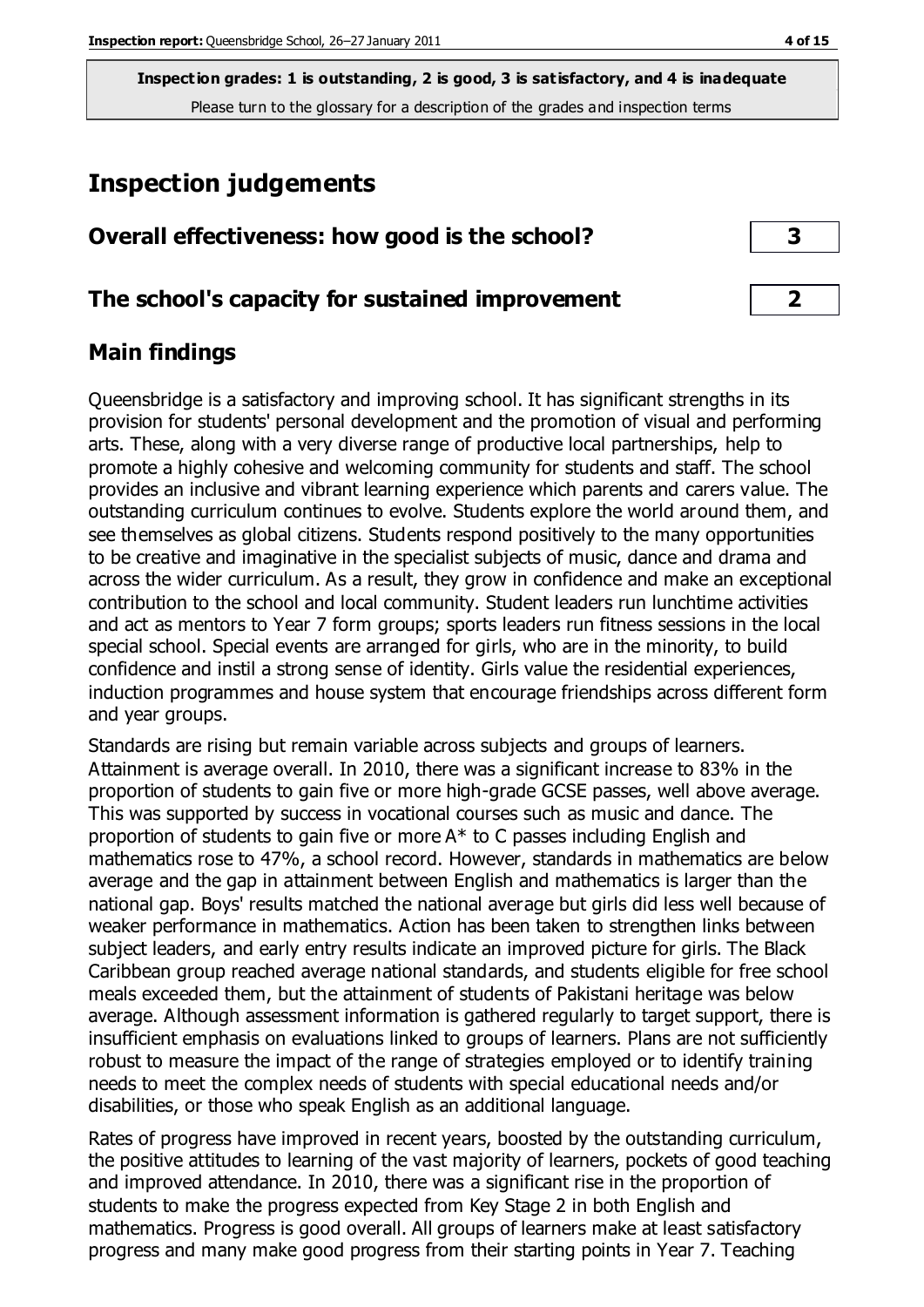makes a variable contribution to the progress of students. Although there is much good teaching, the quality of students' learning experiences can vary from inadequate to outstanding. Staff confidence is growing in the use of assessment in lesson planning but is inconsistent. On a few occasions, lessons are disrupted and this has a negative impact on the pace and quality of learning. Behaviour is satisfactory. The vast majority of students behave well but students, parents and carers express concern about occasional incidences of classroom disruption and bullying. The introduction of the new behaviour policy is having a positive effect, is welcomed by students but is not yet consistently applied. Students say they feel safe in school and this view is endorsed strongly by parents and carers.

Leaders demonstrate good capacity to drive the school forward through their determination and ambition, a track record of rising standards, and the significant impact of the curriculum, the arts specialism and local partnerships. Target setting is increasing the level of challenge and raising the expectations of teachers and students. Leaders have a broadly accurate view of the school's strengths and areas for improvement although there is a tendency to be overgenerous in judging some aspects, such as overall teaching quality. Priorities are clear and appropriate in that they reflect the school's ambitions but are not underpinned well enough by plans to track, measure and evaluate progress. This is a particular problem in the school's plans to promote equal opportunities. Leaders are beginning to make better use of the good practice that exists in teaching and leadership. Monitoring information from lessons is used increasingly to provide effective intervention and support.

## **What does the school need to do to improve further?**

- Increase the proportion of students to gain high grade passes in English and mathematics, and reduce the variation in standards between subjects and groups of learners through:
	- improvement plans that set out precise objectives with clear measures to check progress
	- regular monitoring and analysis of progress information for cohorts and groups of learners
	- rigorous lesson observation supported by personalised training and support.
- Increase the proportion of good and outstanding teaching through:
	- consistent use of assessment and prior learning information to plan and deliver varied and engaging tasks to meet students' specific learning needs
	- more regular checks on students' understanding during lessons so plans can be adjusted, as necessary
	- more opportunities for teachers to share best practice
	- staff training in meeting the specific needs of students with special educational needs and/or disabilities, and those who speak English as an additional language
	- consistent use of the behaviour policy and follow up from monitoring information.
- Ensure that identified priorities for promoting equality of opportunity are explicit in improvement plans so that: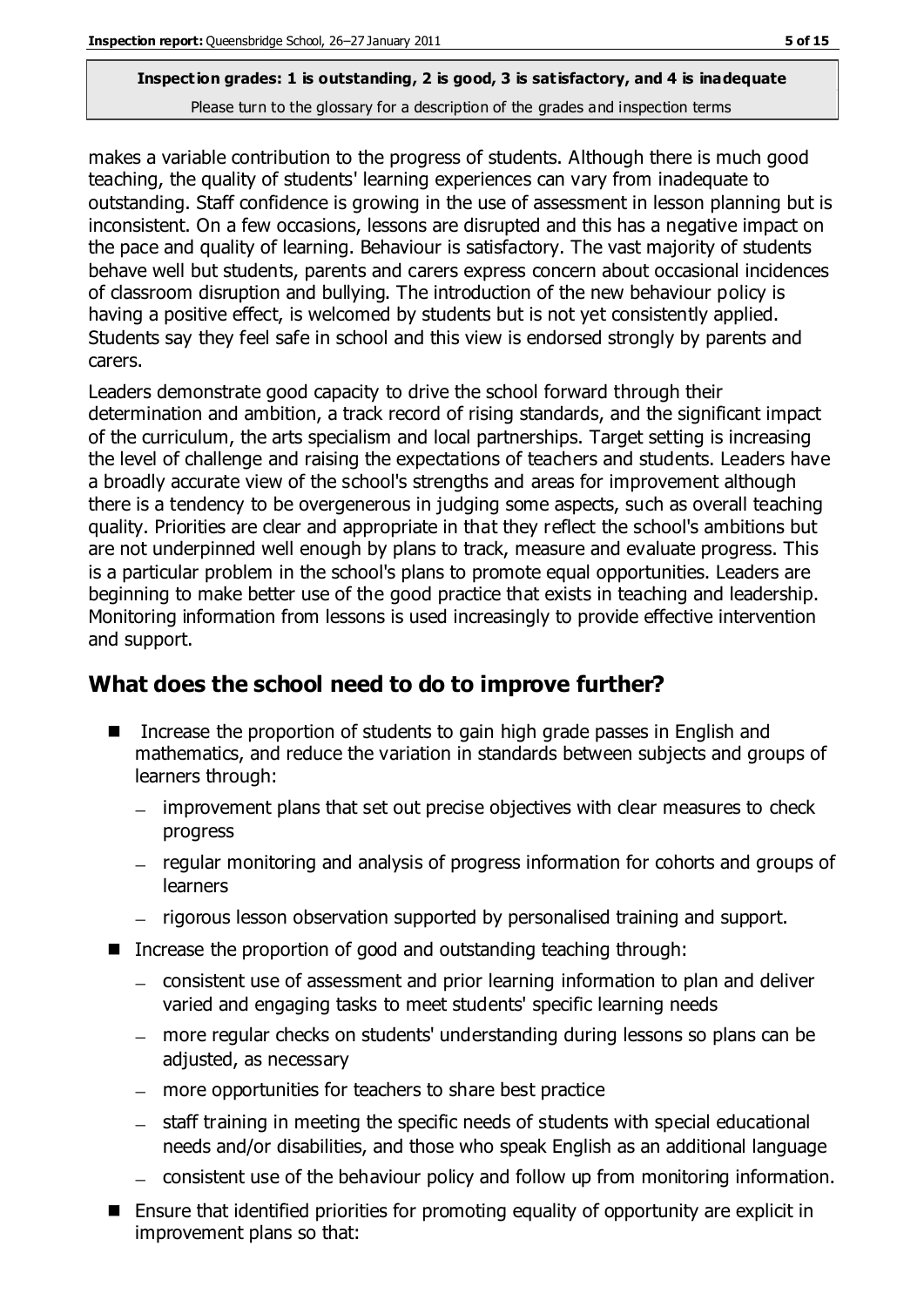- all members of the school community can contribute to plans and agreed actions
- progress can be reviewed regularly and reported
- achievements can be celebrated and priorities refined.
- Up to 40% of the schools whose overall effectiveness is judged satisfactory may receive a monitoring visit by an Ofsted inspector before their next section 5 inspection.

#### **Outcomes for individuals and groups of pupils 3**

Attainment on entry to the school is rising to provide an ability profile close to the national average for cohorts in Key Stage 3. Older students entered with standards just below average. Standards are broadly average when all subjects are taken into account by the end of Year 11. Leaders recognise that this disguises some variation across subjects and groups of learners linked to the quality of teaching. Students with special educational needs and/or disabilities, and those who speak English as an additional language achieve in line with national expectations in relation to their starting points and capabilities. They make good progress in their confidence and interpersonal skills because they feel well supported, especially in the personalised learning centre where intervention is well targeted to meet their needs. Learning in mainstream lessons is more variable because the tracking and evaluation of academic progress for students with different learning needs is limited.

In most lessons, students work well together and with their teachers. They respond enthusiastically when learning opportunities take account of prior learning and promote their personal development. This was the case in a Year 7 English lesson when students responded well to the sharp and snappy interaction that created interest and a good pace. The teacher created opportunities for regular involvement to capture students' views and used questions well to probe their thinking. This stimulated the students to ask searching questions of the teacher as he played the role of a book 'character' and extended their understanding. In the satisfactory lessons, the learning tasks did not meet the needs of learners sufficiently well. Learning is not checked enough to identify students who need further explanation or consolidation before moving on to the next task.

Students are aware of the need to eat healthily and to take regular exercise. This is demonstrated by the popularity of after-school sporting activities and the increase in students choosing healthy school meals. Students have a strong awareness of cultural diversity, both in the school and local community. Students' spiritual development is well supported through assemblies, religious education and the arts. Students organise fundraising for a range of charities, support a recycling project and work with a local special school as part of an enterprise project. The school has been very successful instilling moral values and students usually support each other well. Although the school functions as a harmonious community, a small minority of students do not consistently meet the school's high expectations. Attendance has risen to above average.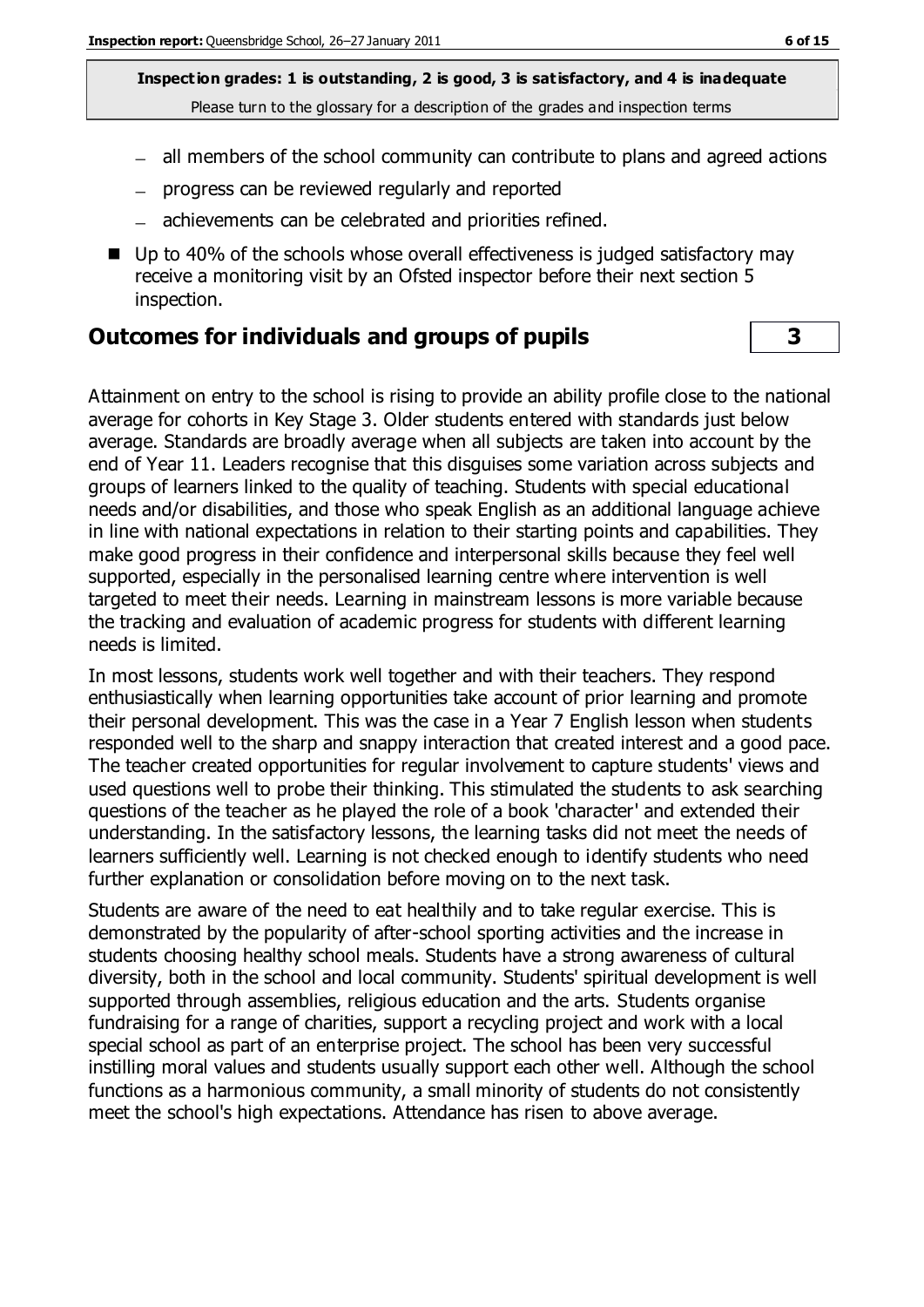# **Inspection grades: 1 is outstanding, 2 is good, 3 is satisfactory, and 4 is inadequate**

Please turn to the glossary for a description of the grades and inspection terms

#### These are the grades for pupils' outcomes

| Pupils' achievement and the extent to which they enjoy their learning                                                     | $\overline{2}$          |
|---------------------------------------------------------------------------------------------------------------------------|-------------------------|
| Taking into account:<br>Pupils' attainment <sup>1</sup>                                                                   | 3                       |
| The quality of pupils' learning and their progress                                                                        | 2                       |
| The quality of learning for pupils with special educational needs and/or disabilities<br>and their progress               | 3                       |
| The extent to which pupils feel safe                                                                                      | $\overline{\mathbf{2}}$ |
| Pupils' behaviour                                                                                                         | 3                       |
| The extent to which pupils adopt healthy lifestyles                                                                       | $\overline{2}$          |
| The extent to which pupils contribute to the school and wider community                                                   | 1                       |
| The extent to which pupils develop workplace and other skills that will contribute to<br>their future economic well-being |                         |
| Taking into account:<br>Pupils' attendance <sup>1</sup>                                                                   | $\mathfrak{p}$          |
| The extent of pupils' spiritual, moral, social and cultural development                                                   | $\overline{\mathbf{2}}$ |

<sup>1</sup> The grades for attainment and attendance are: 1 is high; 2 is above average; 3 is broadly average; and 4 is low

#### **How effective is the provision?**

In the best lessons, students are motivated by highly interactive teaching and learning supported by a range of engaging and challenging tasks, and frequent checks on their understanding. These lessons are also characterised by good quality relationships and opportunities to work in a range of groupings. Students become active and confident learners when teachers use effective questioning to extend their thinking, and to maximise their participation. Where learning slows, it is usually because the lessons lack precision in planning for the range of ability or to meet students' complex needs. Individual education plans are available with targets to support personal and academic progress but not used routinely in teachers' planning. The management of behaviour is a strength in most classrooms, but this is not consistent.

The innovative curriculum is extended by the schools' virtual learning environment (VLE) with online resources to greatly enrich students' experiences and consolidate their learning. Special programmes, such as the integrated enterprise curriculum in Year 7 and Innov8 in Year 8, have a strong focus on the skills and experiences students need for learning, creativity and teamwork. Older learners choose from a wide range of academic and vocational subjects that meet their needs and interests extremely well. An extremely wide programme of activities, visits and experiences are embedded within the curriculum to deliver the Queensbridge Promise. This ensures that all students take part in a wide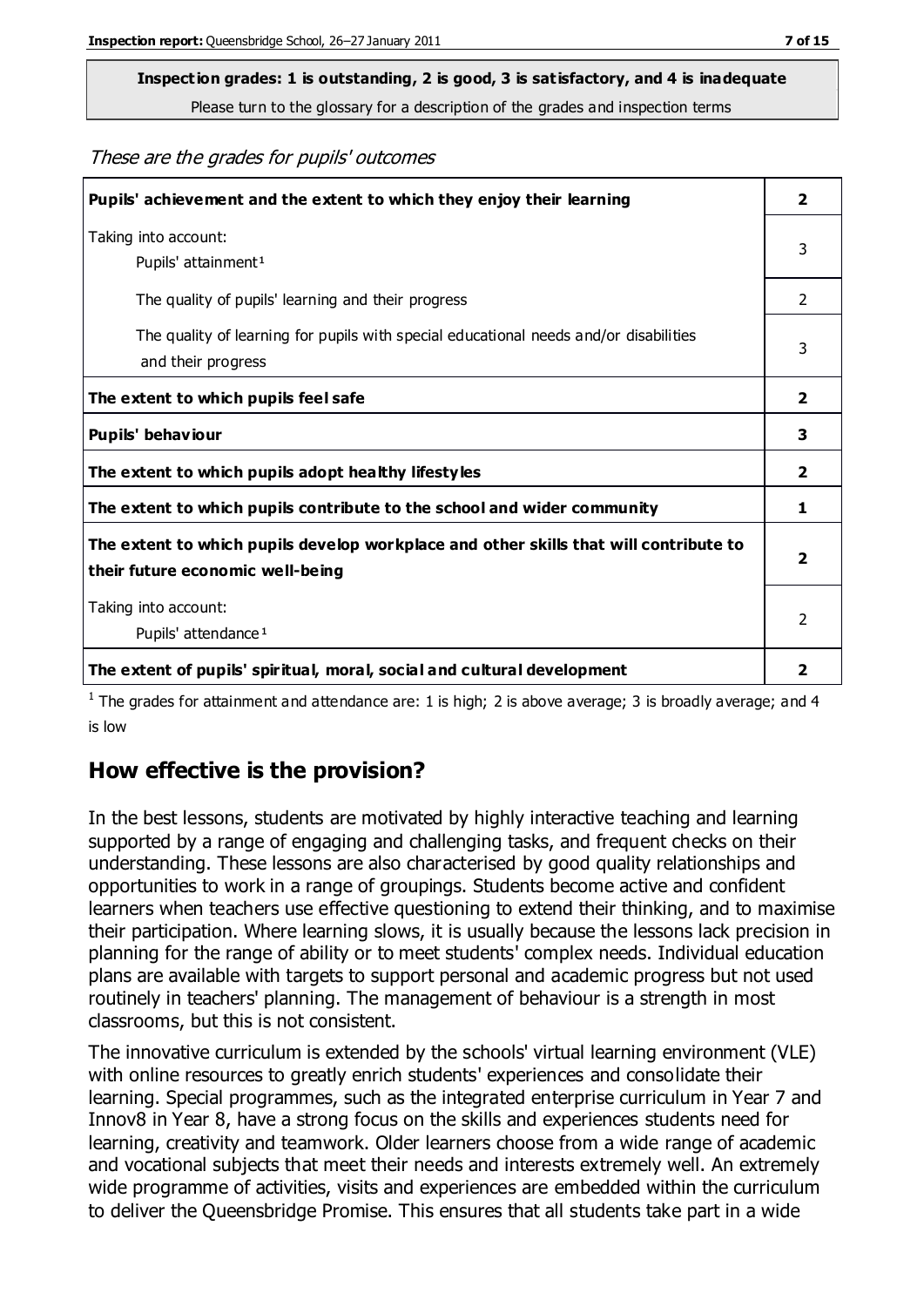range of experiences such as residential events, cultural visits and performances, in addition to extensive opportunities to develop leadership skills.

Strengths in the quality of care are underpinned by the school's knowledge of students and their personal needs. The personalised learning centre is highly valued by students as a place for information, advice and guidance and as a drop-in centre. A dedicated team of support staff provides high quality care, and works closely with parents, carers and families to remove barriers to success. This is shown in improved attendance figures and the very low number of persistent absentees. The school works well with a range of outside agencies to support vulnerable students and their families. A comprehensive programme of personal, health and social education is supported by visiting experts.

These are the grades for the quality of provision

| The quality of teaching                                                                                    |  |
|------------------------------------------------------------------------------------------------------------|--|
| Taking into account:<br>The use of assessment to support learning                                          |  |
| The extent to which the curriculum meets pupils' needs, including, where relevant,<br>through partnerships |  |
| The effectiveness of care, guidance and support                                                            |  |

## **How effective are leadership and management?**

The acting headteacher has a strong understanding of the diverse community the school serves and the challenges and opportunities it presents. Outstanding work to promote community cohesion has a positive impact on students' understanding of the wider world and their role as global citizens. This is shown in friendly and respectful relationships between students, and with staff in the vast majority of cases. Staff share a commitment to improve the life chances of young people. They understand the need to balance academic support with encouragement to build self-confidence and to raise aspirations. Safeguarding procedures are good. A high priority is set for training to ensure that all staff are aware of their responsibilities to promote students' welfare.

Senior leaders and the governing body are hugely ambitious for the school. Priorities are identified and initiatives launched to support improvement, such as in the quality of teaching. Planning and evaluation are less well developed at senior and middle leader level to enable leaders to systematically measure the impact of actions against clear success criteria. The governing body contributes satisfactorily to the school's development. Reports to governors are not sufficiently detailed, particularly about the attainment and progress of groups of learners. This limits the impact of the school's work on promoting equality. The gathering of first-hand evidence by governors through systematic links with departments, staff, students and parents is not effectively in place to contribute to selfevaluation.

Despite strengths in promoting and valuing diversity, and the inclusive ethos that pervades, equality priorities are not supported by carefully constructed plans that involve the whole school community. Students have the opportunity to discuss and debate most forms of harassment but this does not extend to homophobic bullying or the use of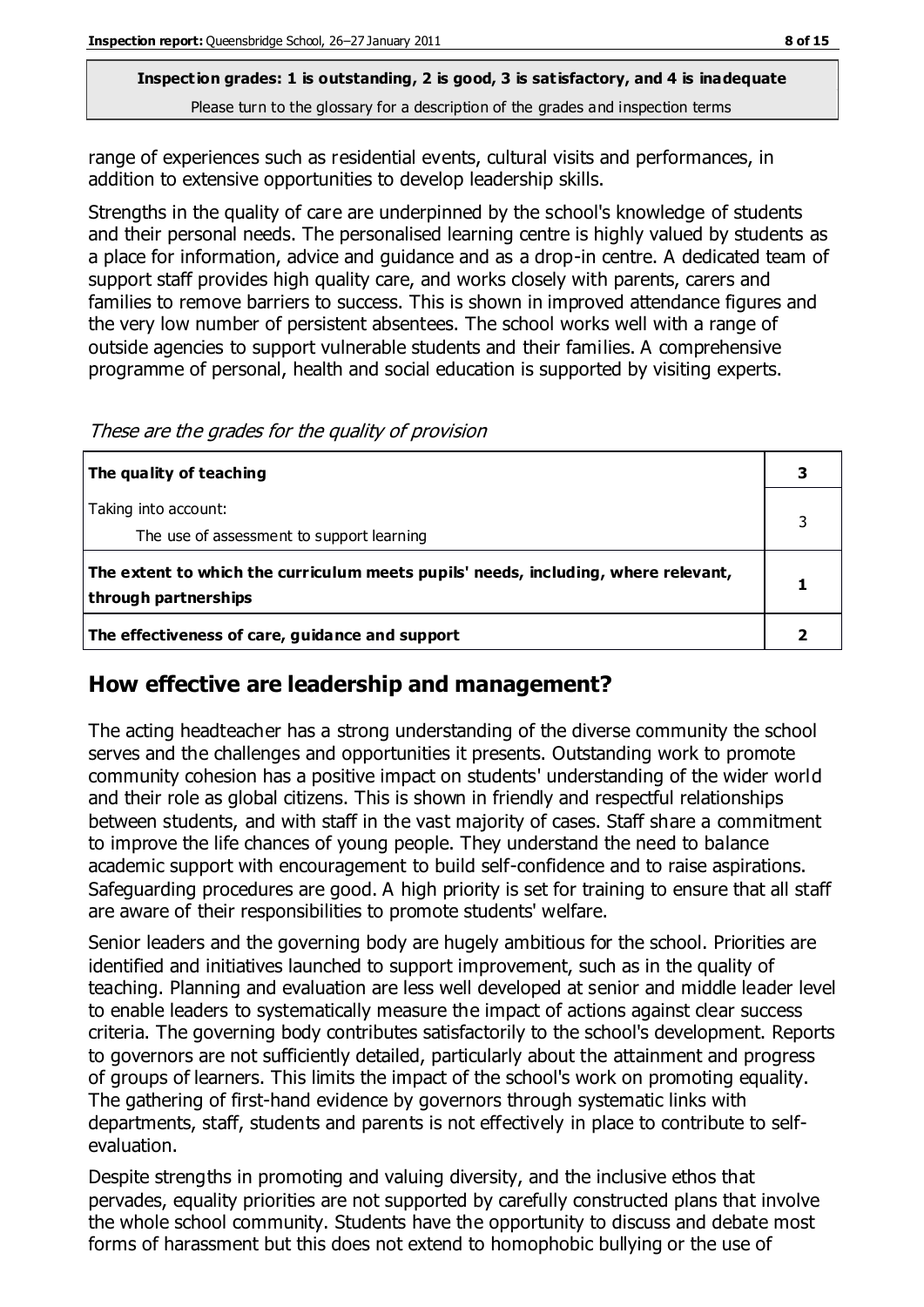homophobic language. Leaders recognise that not enough has been done to reduce the variation in students' learning experiences across subjects and lessons.

These are the grades for leadership and management

| The effectiveness of leadership and management in embedding ambition and driving<br>improvement                                                                  |                |
|------------------------------------------------------------------------------------------------------------------------------------------------------------------|----------------|
| Taking into account:<br>The leadership and management of teaching and learning                                                                                   | 3              |
| The effectiveness of the governing body in challenging and supporting the<br>school so that weaknesses are tackled decisively and statutory responsibilities met | 3              |
| The effectiveness of the school's engagement with parents and carers                                                                                             | $\overline{2}$ |
| The effectiveness of partnerships in promoting learning and well-being                                                                                           | $\overline{2}$ |
| The effectiveness with which the school promotes equality of opportunity and tackles<br>discrimination                                                           | 3              |
| The effectiveness of safeguarding procedures                                                                                                                     | 2              |
| The effectiveness with which the school promotes community cohesion                                                                                              | 1              |
| The effectiveness with which the school deploys resources to achieve value for money                                                                             |                |

## **Views of parents and carers**

The number of responses from parents and carers was well above average for a secondary school. A very large majority of parents and carers reported very favourably on their children's experiences in school, the extent to which they are cared for, and the inclusive and diverse nature of the school. Although there is a positive response on most questions, a small minority felt that incidences of unacceptable behaviour and bullying were not always well managed, and that account was not taken of their suggestions and concerns. Comments acknowledged that the new behaviour policy has been helpful but is not yet fully effective. The school's leaders recognise that there is further work to do to embed the policy securely across the school. A few parents and carers did comment positively on how well the school had responded to their individual concerns about bullying incidents, and praised the work of the personalised learning centre team. A few parents and carers report that the school does not help them to support their children's learning. Inspectors noted that the VLE was well received by students in helping them to consolidate and extend their learning at home. This is supplemented by progress and information evenings to provide personal support and guidance. Inspectors judged that there was good engagement with parents and carers, supported by an open parents' and carers' forum to discuss aspects of the school's work.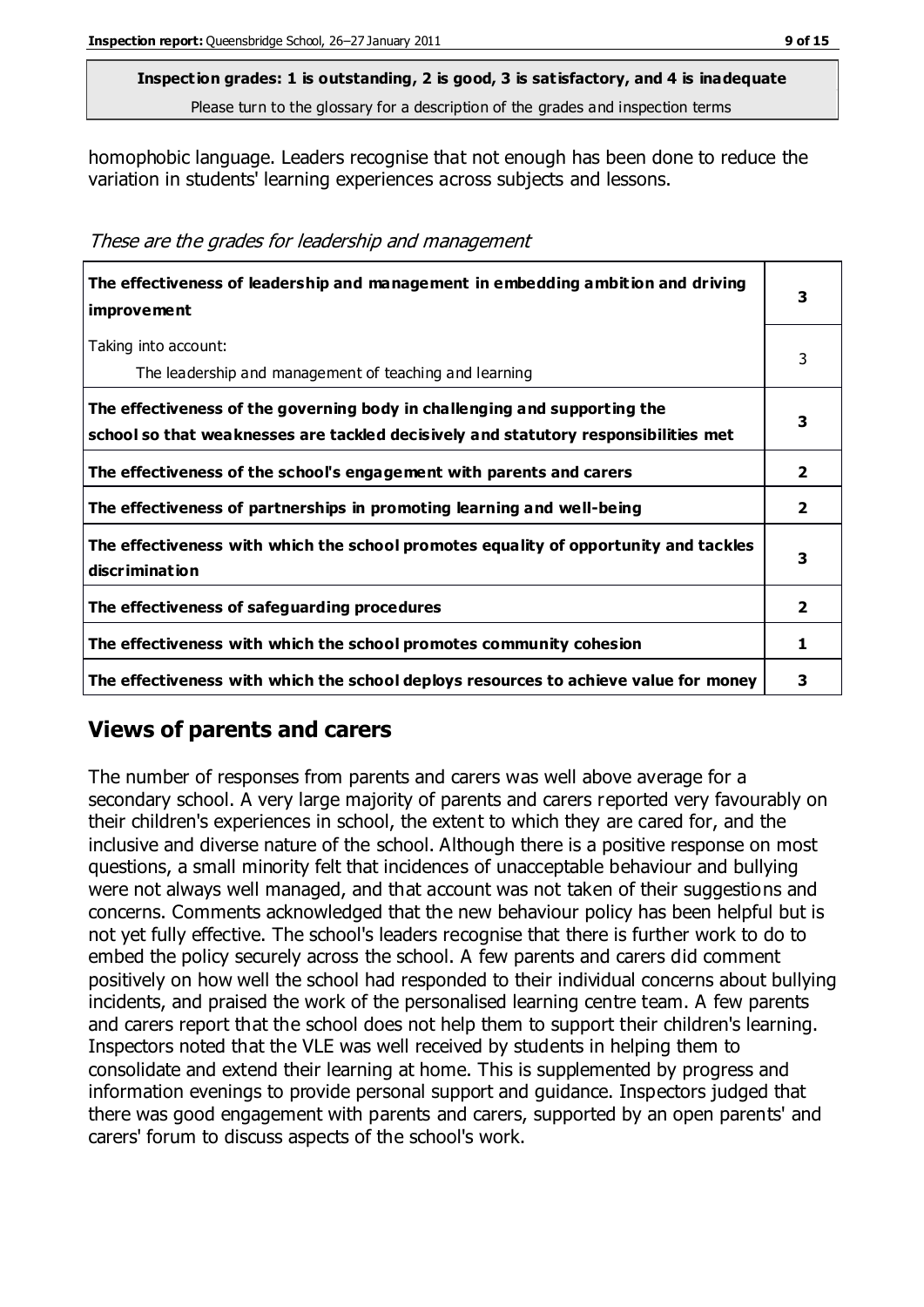#### **Responses from parents and carers to Ofsted's questionnaire**

Ofsted invited all the registered parents and carers of pupils registered at Queensbridge School to complete a questionnaire about their views of the school.

In the questionnaire, parents and carers were asked to record how strongly they agreed with 13 statements about the school. The inspection team received 320 completed questionnaires by the end of the on-site inspection. In total, there are 671 pupils registered at the school.

| <b>Statements</b>                                                                                                                                                                                                                                       | <b>Strongly</b><br>agree |               | <b>Agree</b> |               | <b>Disagree</b> |                | <b>Strongly</b><br>disagree |                |
|---------------------------------------------------------------------------------------------------------------------------------------------------------------------------------------------------------------------------------------------------------|--------------------------|---------------|--------------|---------------|-----------------|----------------|-----------------------------|----------------|
|                                                                                                                                                                                                                                                         | <b>Total</b>             | $\frac{0}{0}$ | <b>Total</b> | $\frac{0}{0}$ | <b>Total</b>    | $\frac{0}{0}$  | <b>Total</b>                | $\frac{9}{6}$  |
| My child enjoys school                                                                                                                                                                                                                                  | 121                      | 38            | 183          | 57            | 9               | 3              | 5                           | $\overline{2}$ |
| The school keeps my child<br>safe                                                                                                                                                                                                                       | 119                      | 37            | 192          | 60            | 6               | $\overline{2}$ | $\overline{2}$              | $\mathbf{1}$   |
| My school informs me about<br>my child's progress                                                                                                                                                                                                       | 123                      | 38            | 173          | 54            | 18              | 6              | $\overline{2}$              | $\mathbf{1}$   |
| My child is making enough<br>progress at this school                                                                                                                                                                                                    | 114                      | 36            | 177          | 55            | 20              | 6              | 5                           | $\overline{2}$ |
| The teaching is good at this<br>school                                                                                                                                                                                                                  | 110                      | 34            | 186          | 58            | 14              | $\overline{4}$ | $\mathbf 0$                 | $\mathbf 0$    |
| The school helps me to<br>support my child's learning                                                                                                                                                                                                   | 87                       | 27            | 183          | 57            | 37              | 12             | 5                           | $\overline{2}$ |
| The school helps my child to<br>have a healthy lifestyle                                                                                                                                                                                                | 83                       | 26            | 195          | 61            | 31              | 10             | 3                           | $\mathbf{1}$   |
| The school makes sure that<br>my child is well prepared for<br>the future (for example<br>changing year group,<br>changing school, and for<br>children who are finishing<br>school, entering further or<br>higher education, or entering<br>employment) | 113                      | 35            | 170          | 53            | 18              | 6              | $\mathbf{1}$                | $\mathbf 0$    |
| The school meets my child's<br>particular needs                                                                                                                                                                                                         | 86                       | 27            | 202          | 63            | 20              | 6              | 5                           | $\overline{2}$ |
| The school deals effectively<br>with unacceptable behaviour                                                                                                                                                                                             | 100                      | 31            | 172          | 54            | 30              | 9              | 9                           | 3              |
| The school takes account of<br>my suggestions and concerns                                                                                                                                                                                              | 74                       | 23            | 185          | 58            | 36              | 11             | $\overline{7}$              | 2              |
| The school is led and<br>managed effectively                                                                                                                                                                                                            | 103                      | 32            | 191          | 60            | 13              | $\overline{4}$ | 3                           | $\mathbf{1}$   |
| Overall, I am happy with my<br>child's experience at this<br>school                                                                                                                                                                                     | 142                      | 44            | 157          | 49            | 14              | $\overline{4}$ | 5                           | $\overline{2}$ |

The table above summarises the responses that parents and carers made to each statement. The percentages indicate the proportion of parents and carers giving that response out of the total number of completed questionnaires. Where one or more parents and carers chose not to answer a particular question, the percentages will not add up to 100%.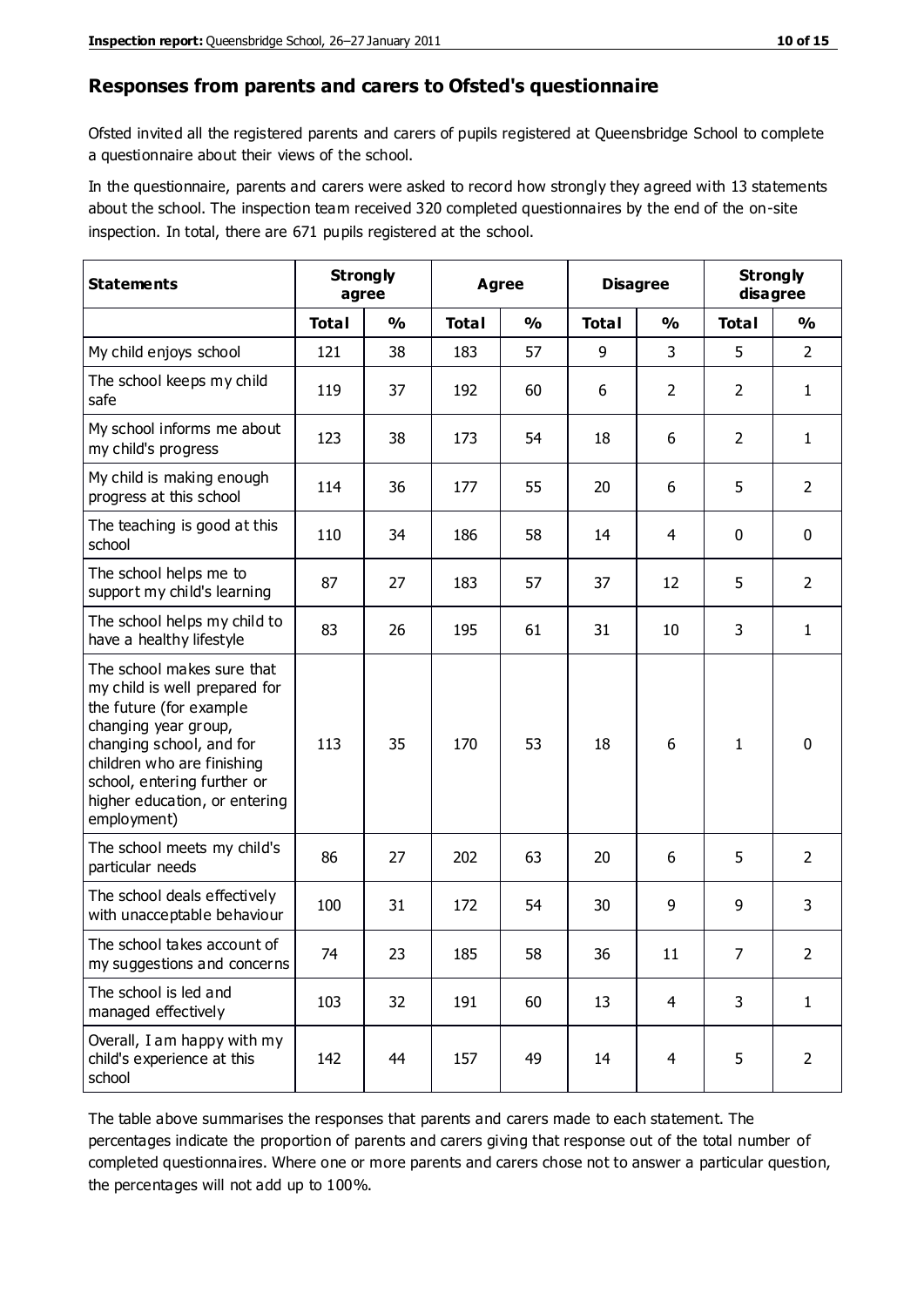## **Glossary**

| Grade   | <b>Judgement</b> | <b>Description</b>                                                                                                                                                                                                            |
|---------|------------------|-------------------------------------------------------------------------------------------------------------------------------------------------------------------------------------------------------------------------------|
| Grade 1 | Outstanding      | These features are highly effective. An outstanding school<br>provides exceptionally well for all its pupils' needs.                                                                                                          |
| Grade 2 | Good             | These are very positive features of a school. A school that<br>is good is serving its pupils well.                                                                                                                            |
| Grade 3 | Satisfactory     | These features are of reasonable quality. A satisfactory<br>school is providing adequately for its pupils.                                                                                                                    |
| Grade 4 | Inadequate       | These features are not of an acceptable standard. An<br>inadequate school needs to make significant improvement<br>in order to meet the needs of its pupils. Ofsted inspectors<br>will make further visits until it improves. |

#### **What inspection judgements mean**

## **Overall effectiveness of schools**

|                       | Overall effectiveness judgement (percentage of schools) |      |                     |                   |
|-----------------------|---------------------------------------------------------|------|---------------------|-------------------|
| <b>Type of school</b> | <b>Outstanding</b>                                      | Good | <b>Satisfactory</b> | <b>Inadequate</b> |
| Nursery schools       | 59                                                      | 35   | 3                   | 3                 |
| Primary schools       | 9                                                       | 44   | 39                  | 7                 |
| Secondary schools     | 13                                                      | 36   | 41                  | 11                |
| Sixth forms           | 15                                                      | 39   | 43                  | 3                 |
| Special schools       | 35                                                      | 43   | 17                  | 5                 |
| Pupil referral units  | 21                                                      | 42   | 29                  | 9                 |
| All schools           | 13                                                      | 43   | 37                  | 8                 |

New school inspection arrangements were introduced on 1 September 2009. This means that inspectors now make some additional judgements that were not made previously.

The data in the table above are for the period 1 September 2009 to 31 August 2010 and are consistent with the latest published official statistics about maintained school inspec tion outcomes (see **[www.ofsted.gov.uk](http://www.ofsted.gov.uk/)**).

The sample of schools inspected during 2009/10 was not representative of all schools nationally, as weaker schools are inspected more frequently than good or outstanding schools.

Percentages are rounded and do not always add exactly to 100.

Sixth form figures reflect the judgements made for the overall effectiveness of the sixth form in secondary schools, special schools and pupil referral units.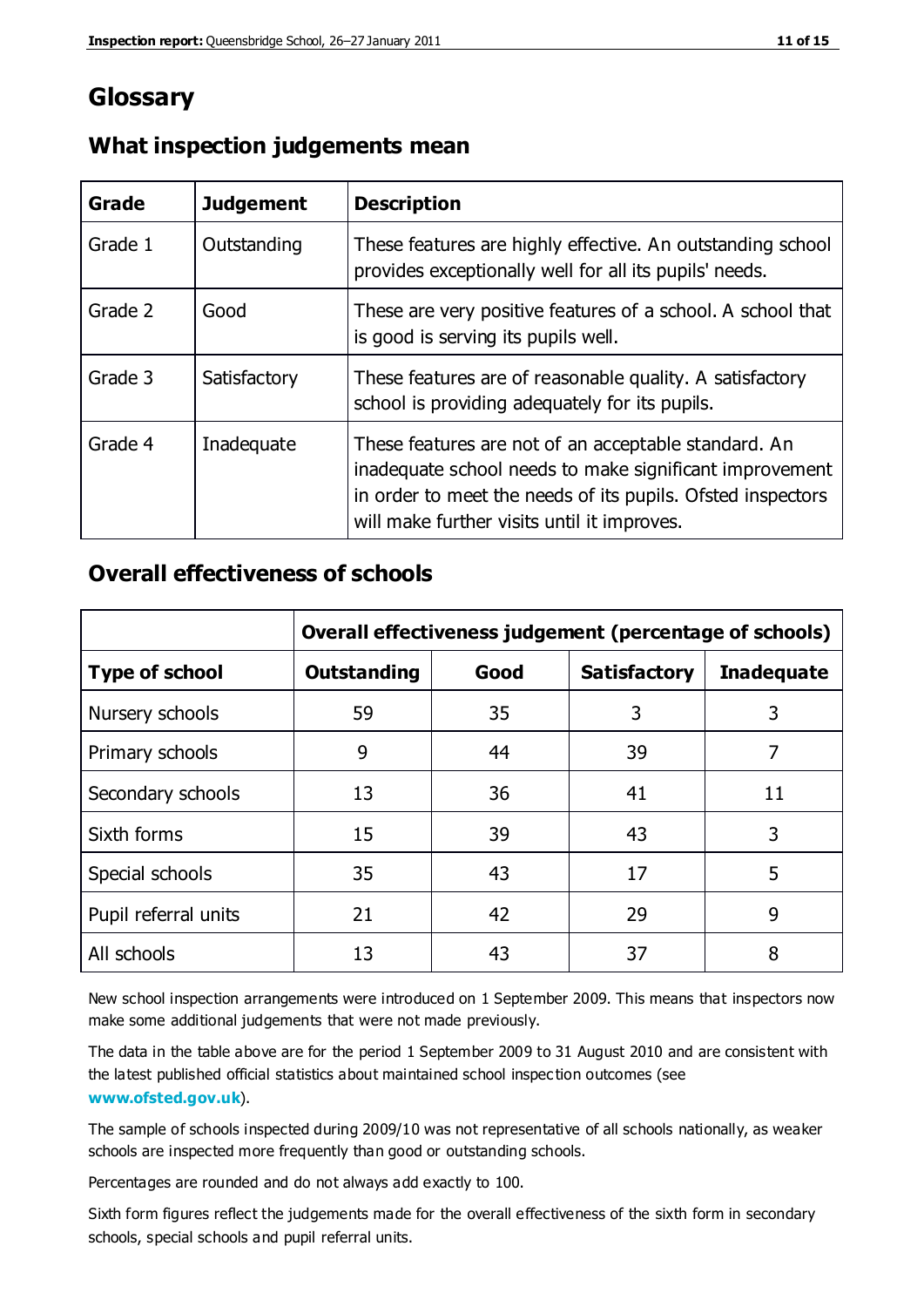# **Common terminology used by inspectors**

| Achievement:               | the progress and success of a pupil in their learning,<br>development or training.                                                                                                                                                          |  |  |
|----------------------------|---------------------------------------------------------------------------------------------------------------------------------------------------------------------------------------------------------------------------------------------|--|--|
| Attainment:                | the standard of the pupils' work shown by test and<br>examination results and in lessons.                                                                                                                                                   |  |  |
| Capacity to improve:       | the proven ability of the school to continue<br>improving. Inspectors base this judgement on what<br>the school has accomplished so far and on the quality<br>of its systems to maintain improvement.                                       |  |  |
| Leadership and management: | the contribution of all the staff with responsibilities,<br>not just the headteacher, to identifying priorities,<br>directing and motivating staff and running the school.                                                                  |  |  |
| Learning:                  | how well pupils acquire knowledge, develop their<br>understanding, learn and practise skills and are<br>developing their competence as learners.                                                                                            |  |  |
| Overall effectiveness:     | inspectors form a judgement on a school's overall<br>effectiveness based on the findings from their<br>inspection of the school. The following judgements,<br>in particular, influence what the overall effectiveness<br>judgement will be. |  |  |
|                            | The school's capacity for sustained<br>improvement.                                                                                                                                                                                         |  |  |
|                            | Outcomes for individuals and groups of pupils.                                                                                                                                                                                              |  |  |
|                            | The quality of teaching.                                                                                                                                                                                                                    |  |  |
|                            | The extent to which the curriculum meets<br>pupils' needs, including, where relevant,<br>through partnerships.                                                                                                                              |  |  |
|                            | The effectiveness of care, guidance and<br>support.                                                                                                                                                                                         |  |  |
| Progress:                  | the rate at which pupils are learning in lessons and<br>over longer periods of time. It is often measured by<br>comparing the pupils' attainment at the end of a key                                                                        |  |  |

stage with their attainment when they started.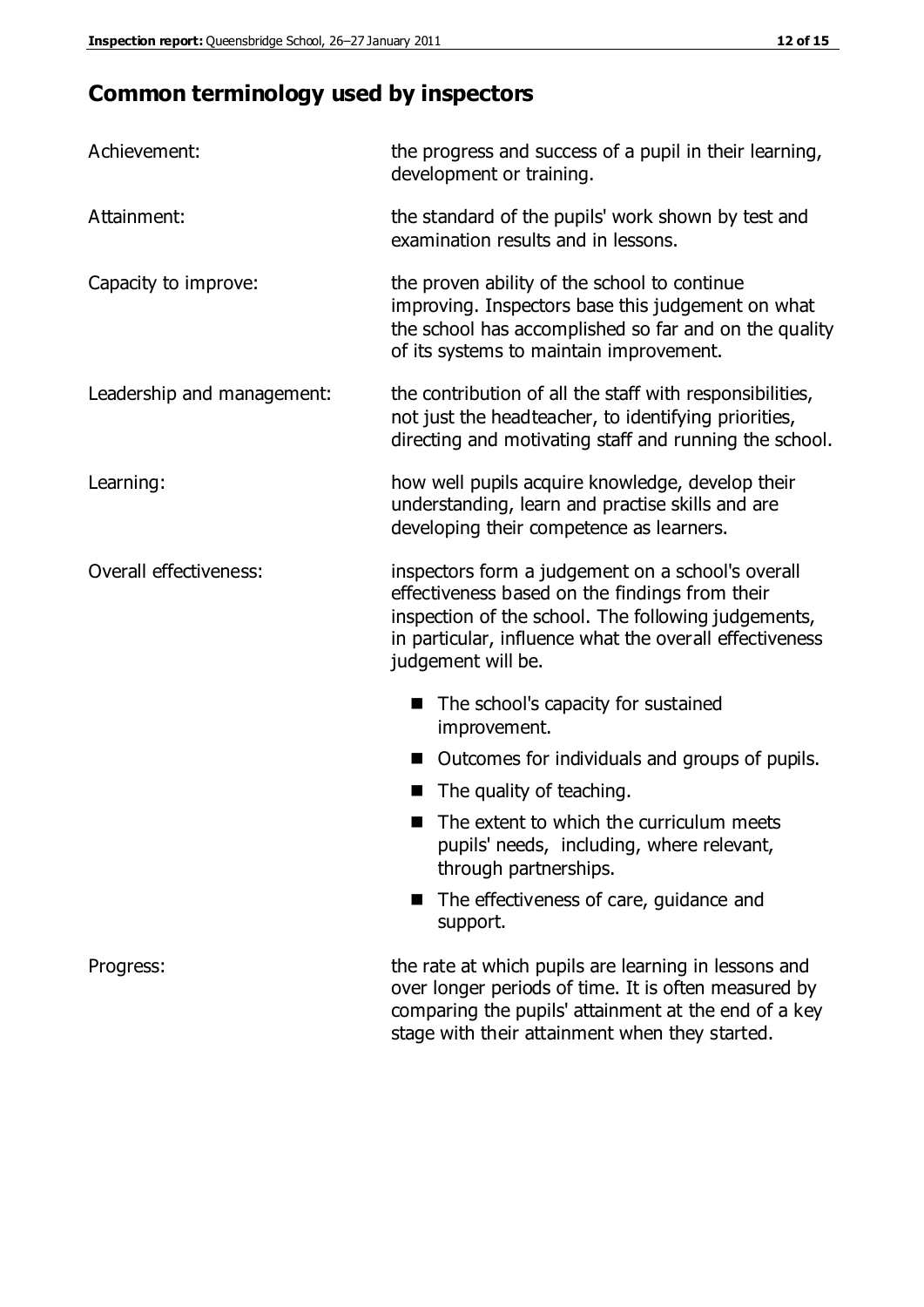## **This letter is provided for the school, parents and carers to share with their children. It describes Ofsted's main findings from the inspection of their school.**

#### 28 January 2011

#### Dear Students

#### **Inspection of Queensbridge School, Birmingham, B13 8QB**

Thank you for making us welcome when we visited recently. Queensbridge is a satisfactory and improving school with significant strengths. Queensbridge is a friendly place with many diverse groups that help you to appreciate different cultures and beliefs. Staff know you very well; you are pleased about the care and support you receive, especially from the personalised learning centre. You told us that you feel safe, although a few students said that some incidences of bullying and classroom disruption were a concern. You welcomed the new behaviour policy but it is not yet working consistently across the school. The arts specialism is a success and provides experiences that help to boost your confidence and performance skills in dance, music and drama. There are excellent opportunities for you to contribute to the community through leadership roles.

Standards have been rising in recent years, and Year 11 students have made better progress, but there is variation between subjects and different groups of learners. Improvement has been supported by an impressive range of courses. The quality of learning in lessons is too variable. In the best lessons, you make good progress because the teacher includes tasks that interest you and match your learning needs. In these lessons, you are encouraged to get involved and discuss your learning, and the teacher asks questions to check that you understand the work. In other lessons, the work is not pitched so well, some students find it easy, and others too hard.

At the end of the inspection, we identified some improvement points.

To increase the proportion of students who gain high grade GCSE passes in both English and mathematics, and reduce the variation in standards between subject and different groups of students.

To make further improvement to teaching so lessons always help you to make good progress, and to behave well.

To involve the whole school community in identifying priorities for promoting equality of opportunity, with clear action plans so that progress can be carefully tracked.

The school's leaders and staff are working extremely hard to make improvements. You can play your part in the next phase of the school's development by working hard to achieve your learning targets, and supporting the new behaviour policy.

Our best wishes for the future.

Yours sincerely

Nada Trikic

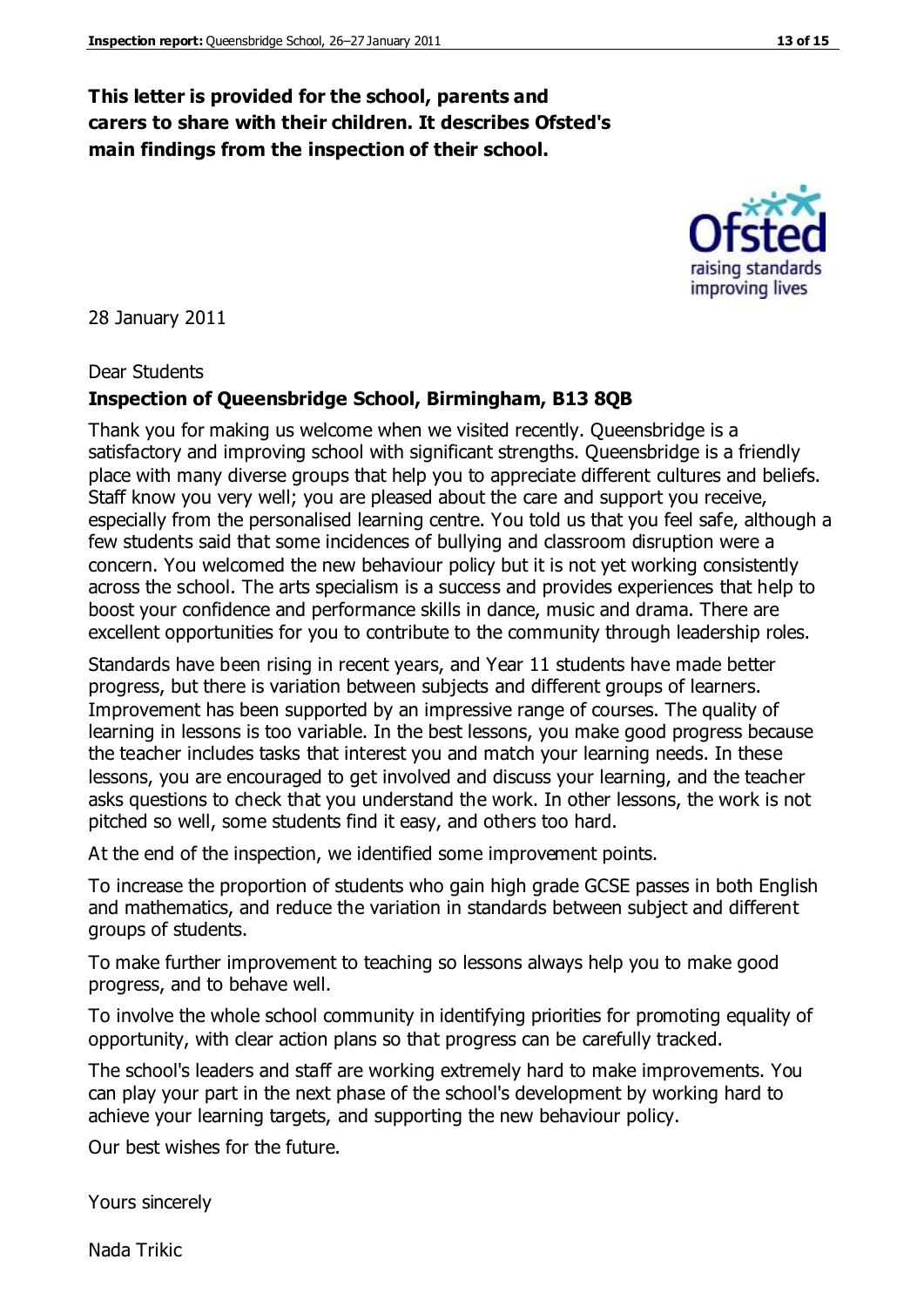Her Majesty's Inspector